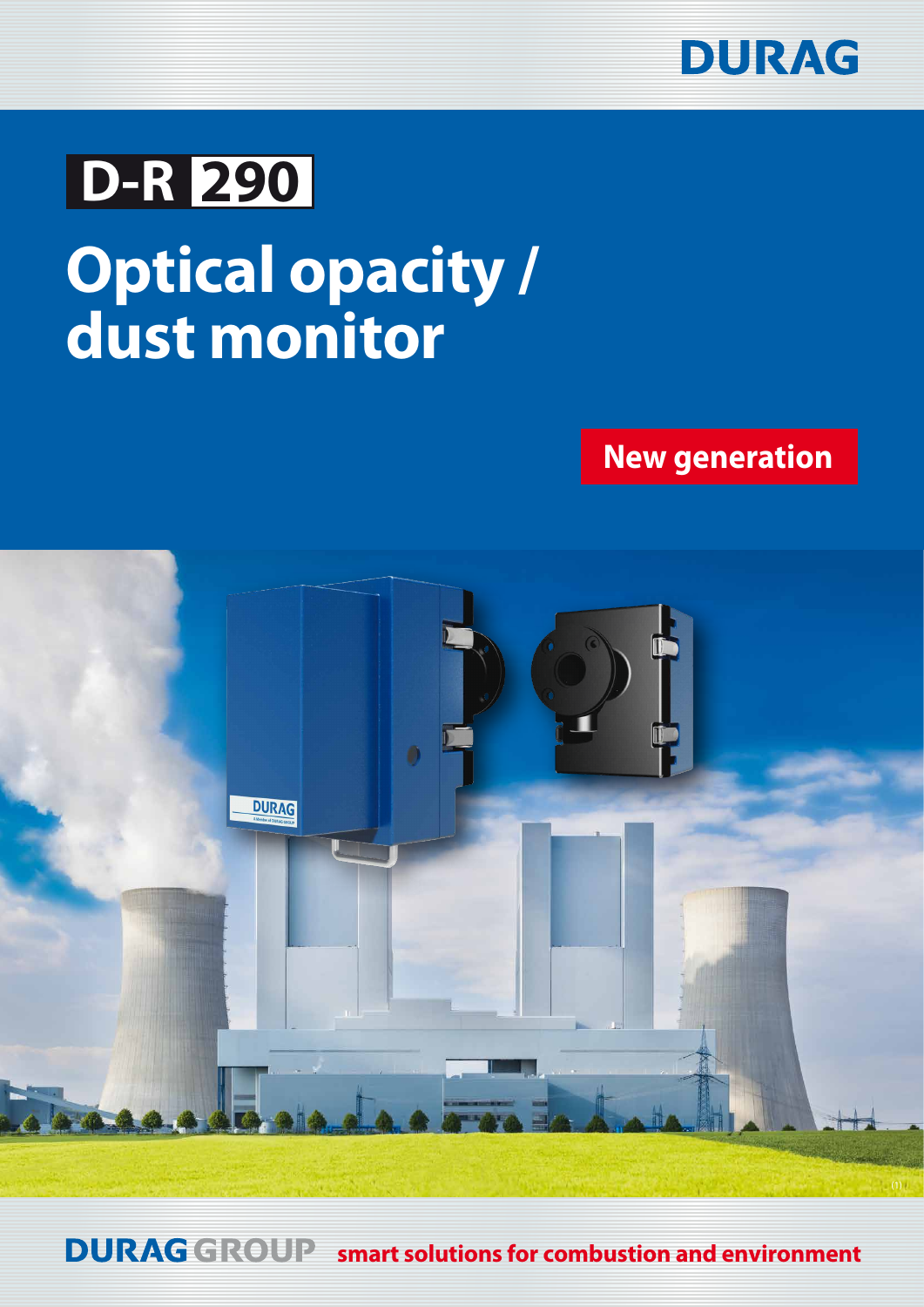

## **The new generation D-R 290**

## **Reliable measurements for medium to high concentrations**



#### **Features**

- Continuous and contactless measurement **Extremely powerful and stable SWBD LED**
- light source New SMD electronics with digital Modbus
- RTU interface
- Convenient operation with remote access option
- **Extremely low-maintenance**

#### **Approvals**

- Suitability-tested by TUV
- Certified according to DIN EN 15267-3
- **MCERTS**
- Fully compliant with US EPA 40 CFR 60 PS 1 and ASTM 6216







 $MCERTS$ 



- TUV approved
- QAL 1 certified
- EN 15267-3 tested
- 





Cement plant Waste incineration plant Power plant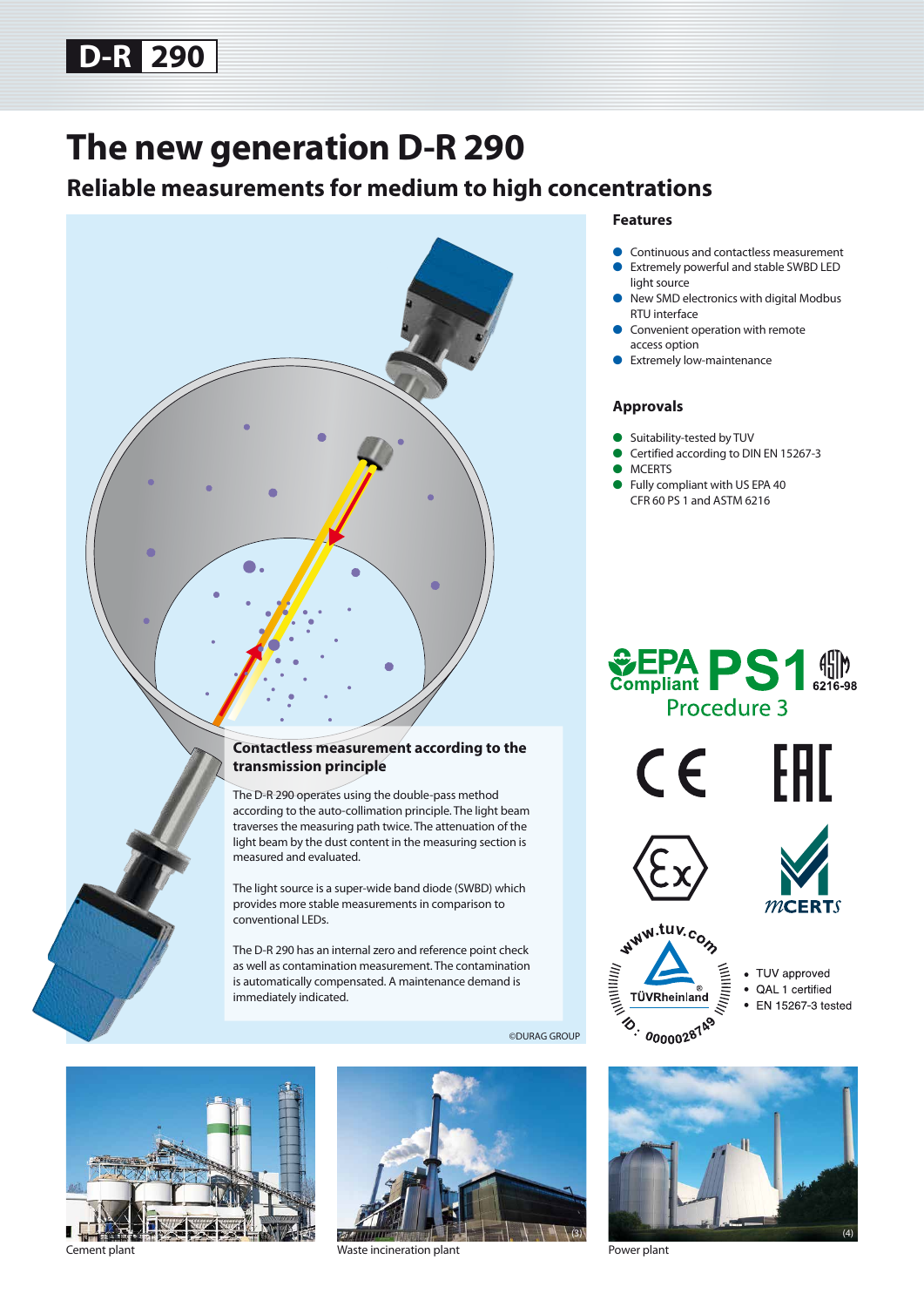## DURAG

#### **Convenient operation, readings anywhere accessible**

The D-R 290 has been used successfully for more than 15 years in various applications. The operation of the new generation D-R 290 is more convenient and more flexible. It is either operated

- via USB interface
- via RS-485 interface
- with the universal operating unit D-ISC 100

The software D-ESI 100 allows for remote access via web interface. All settings can be changed without opening the device.

#### **Universal operating unit D-ISC 100**

The universal operating unit D-ISC 100 allows the connection of several DURAG measuring systems. Dust and volume flow measurements can be combined.

- Operation either via the built-in panel or remote
- Modular design, many expansion options available

#### **Options**

- Weather protection covers
- Automatic fail-safe shutters to protect the device in the event of a purge air failure
- Explosion proof design

#### **Applications**

#### **Continuous emission**

- **monitoring e.g.**
- on incineration plants ● on waste incineration plants
- on power plants
- on cement plants
- $\bullet$  in the metal industry
- 
- on plants according to 2001/80/EC LCPD ● on plants according to IED 2010/75/EU
- 

#### **Opacity measurements in flue gas e.g.**

- **O** on cruise and container ships
- on plants in accordance with US EPA 40 CFR 60 PS1

## **DURAG System components**  $\circ$  $0.820$ ● measuring head reflector

- mounting flanges
- 
- universal operating unit D-ISC 100
- purge air unit







Refinery **Steel industry** Steel industry **Steel industry Steel industry Steel industry Steel industry Marine** 



| measurements              | extinction,<br>transmission,<br>opacity,<br>dust concentration                                          |
|---------------------------|---------------------------------------------------------------------------------------------------------|
| measuring<br>ranges       | extinction: 02.0<br>opacity: 0100 %<br>dust: 080 mg/m <sup>3</sup><br>$\ldots$ 0 5000 mg/m <sup>3</sup> |
| sample gas<br>temperature | Above dew point up to 250 °C,<br>optional up to 1000 °C                                                 |
| inner duct<br>pressure    | -50+20 hPa,<br>optional higher                                                                          |
| duct diameter             | 118m                                                                                                    |
| ambient<br>temperature    | $-40+60$ °C                                                                                             |

#### **Technical data**